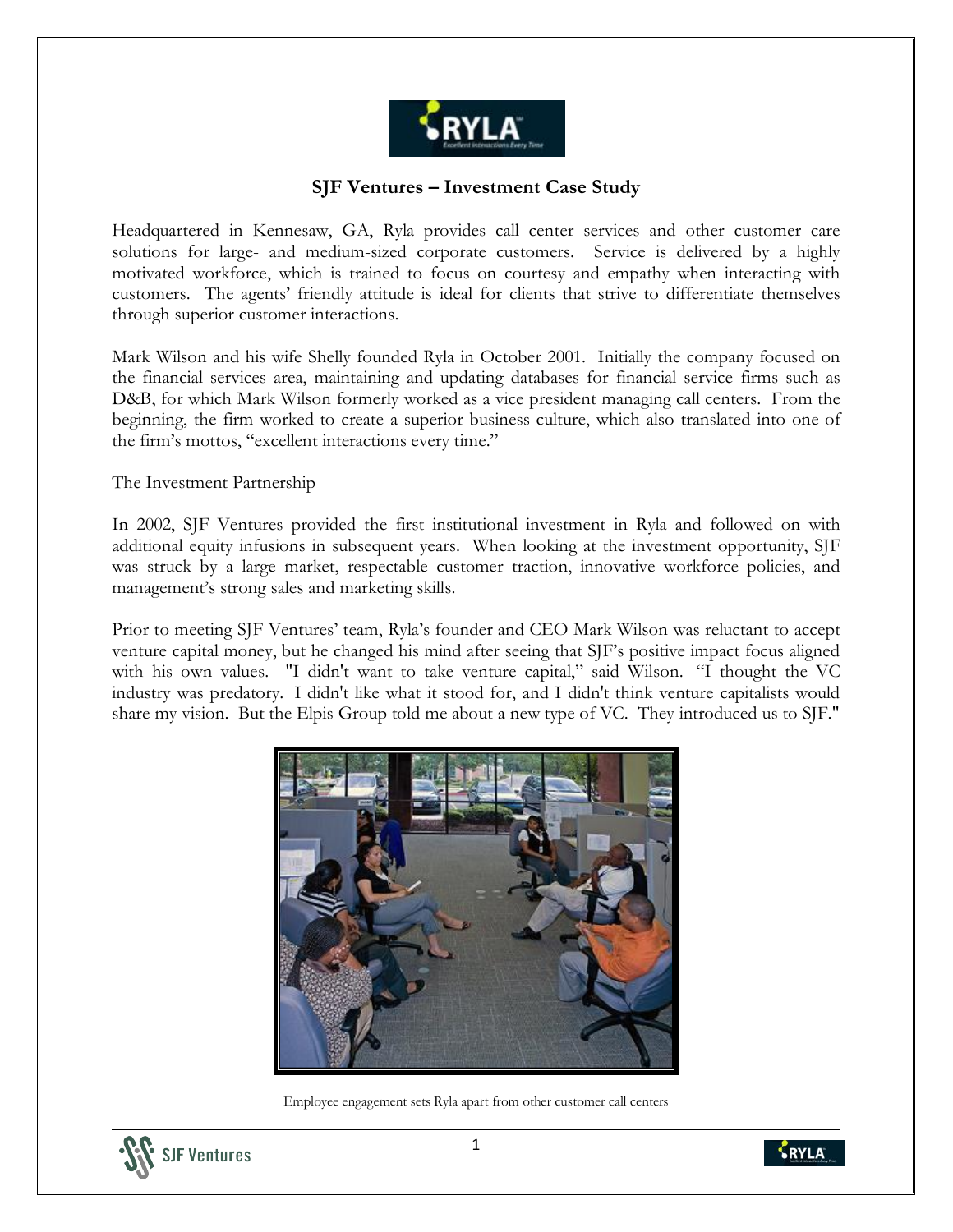## Rapid Growth

SJF's initial investment and subsequent financings by SJF, CDVCA and Frontier Capital helped propel rapid growth at Ryla. Revenues climbed steadily from less than \$1.1 million in 2002 to over \$100 million in 2009. The number of employees increased from 20 at the time of SJF's investment to more than 3,500 today. This rapid expansion led to national recognition for the company. Ryla has been named one of the 5,000 fastest growing private companies in America by *Inc. Magazine*, the fastest growing private company in Atlanta by the *Atlanta Business Chronicle*, a Top Small Workplace in the U.S. by *The Wall Street Journal*, and one of the top 500 African American Owned Businesses in the U.S. by *DiversityBusiness.com*.

#### Workforce Innovation

While Ryla's success is aided by a strong operations platform and cutting edge technologies, the employee-focused culture stands out as the distinctive competitive advantage of the organization. Workforce innovation strategies include comprehensive recruiting, extensive training, promoting from within, team-based operations, subsidized meals, a broad-based stock option plan, and attractive health benefits. Perhaps most importantly, Ryla's work environment buzzes with a palpable friendliness and vibrancy, a tone first established by CEO Mark Wilson. Creating an atmosphere where our people feel it's "the best job they have ever had" is an essential element of Ryla's business model according to Wilson, and employees say that the tone of mutual respect is key to attracting and retaining a loyal and committed team.

Ryla's workforce innovation has created employee retention rates that are twice as high as the industry average and show-up-rates that are well above industry norms, which is an important differentiator for an industry that may see 25% of its agents not show up to work on a particular day. Ryla's attractive workplace culture also helps the company scale faster than its competitors when new projects arise. The company's own employees often recruit friends to work at Ryla when the company is ramping for a new project, and new employees are often willing to work for a onetime project with the hope of becoming a permanent employee at this special company.



Subsidized meals in a friendly environment help to create a unique culture for employees.